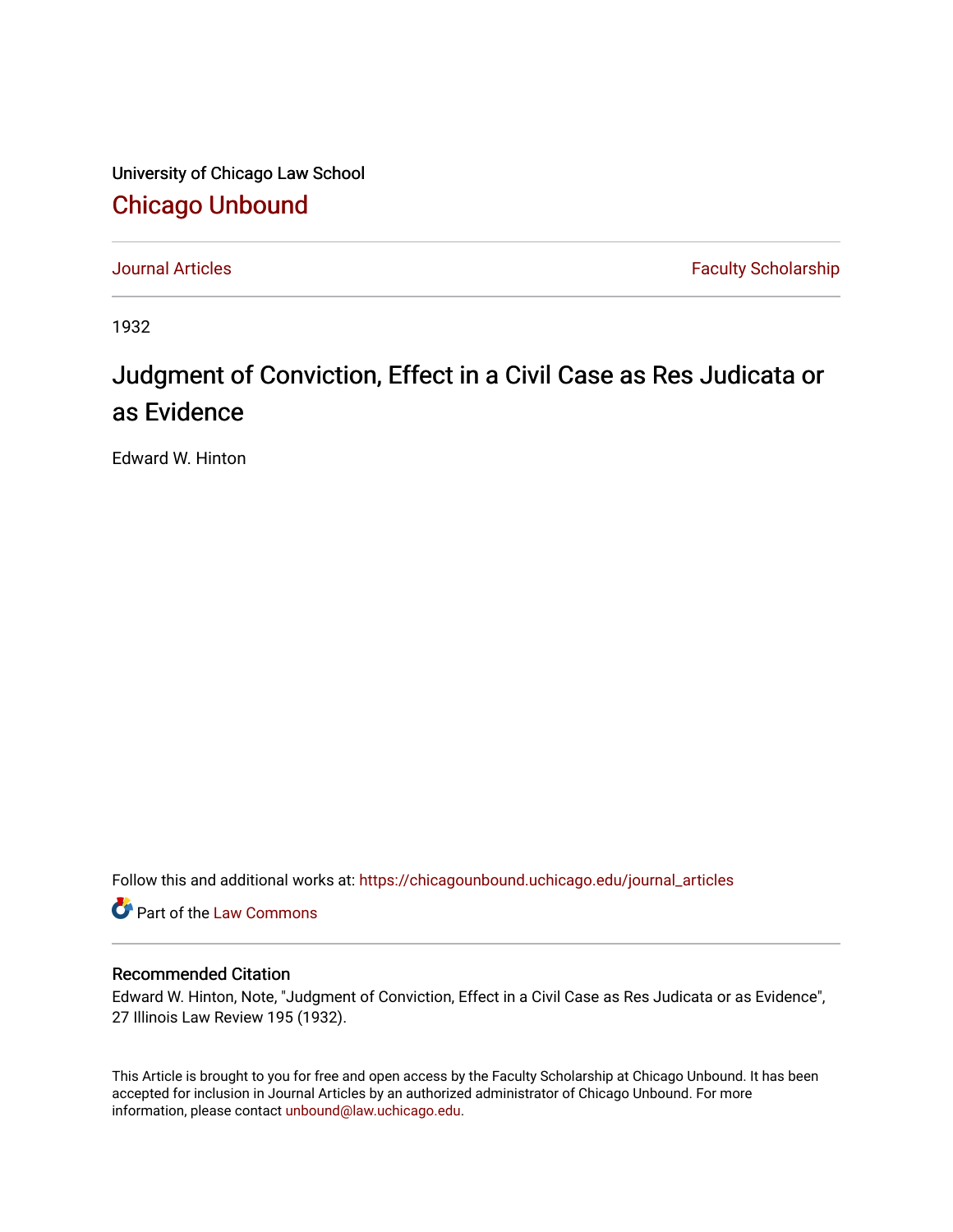*Austin, Nichols & Co., Inc. v. Gross,"°* in which case the defendant had signed a check with his individual name without adding words to indicate any representative capacity, the name of the corporation being printed across the left end of the check. Nevertheless, the defendant was allowed to show that he signed on behalf of the corporation as an authorized agent.

Hence it would seem that, in view of such a liberal holding, the fact that the signature of the agent is not indented beneath the corporate name should not be sufficient to deprive the signature of its ambiguous appearance.

That the *Herman* Appellate Court case is poor authority is further borne out by the fact that it refuses to consider the effect of the word "by." This is directly contrary to the provision of Section 20 of the Act of 1907, the first part of which provides that:

"Where the instrument contains or a person adds to his signature words indicating that he signs for or on behalf of the principal or in a representative capacity, he is not liable on the instrument if he was duly authorized."

That part of the section certainly intends to give effect to such words as "by." Nevertheless, the *Herman* case states that:

*".* **.** the word 'by' portends nothing and must be treated as if it was not there. The note is the obligation of the three defendants, the corporation, Zimmerman, and Nat Rue."

In conclusion, it appears that the *Herman* case is out of line with the authorities; that it has confused the principle of not admitting parol evidence to vary the terms of an instrument with the principle admitting extrinsic evidence to explain an ambiguity in an instrument; that it has ignored the distinction pointed out in the *Hypes* case, on which its reasoning is principally based; that it has ignored the *Scanlon* case, and that it has also ignored the significance of the first part of Section 20 of the Illinois Negotiable Instruments Law.

MALCOLM S. BARTON.

JUDGMENT OF CONVICTION-EFFECT IN **A** CIVIL **CASE** AS RES JUDICATA OR AS EVIDENCE.--[New York] A case<sup>1</sup> recently decided by the New York Court of Appeals presents several interesting questions. In a suit on an insurance policy the answer set out a provision of the policy avoiding liability in case of any fraud by the insured, and, as a bar to the action, the conviction of the insured of the statutory offense of making fraudulent proofs of loss under such policy. This attempted defense was struck out by the trial court, and the ruling affirmed by the Appellate Division. The Court of Appeals with some reluctance affirmed the order of the Appellate Division, and suggested:

"The Legislature can get over the authorities by enacting that all convictions shall be *conclusive* evidence of the guilt of the convicted person in any proceeding, civil or criminal, *whoever may be parties,* for the purpose of establishing whenever material the facts on which the conviction rests. The court might so decide were the occasion imperative and the

10. (Conn. 1923) 120 Atl. 596; *Brannan* "Negotiable Instruments Law" (4th ed.) 169, 170.

*1. Schindler v. Royal Ins. Co.* (1932) **258** N. Y. 310, 179 N. E. 711.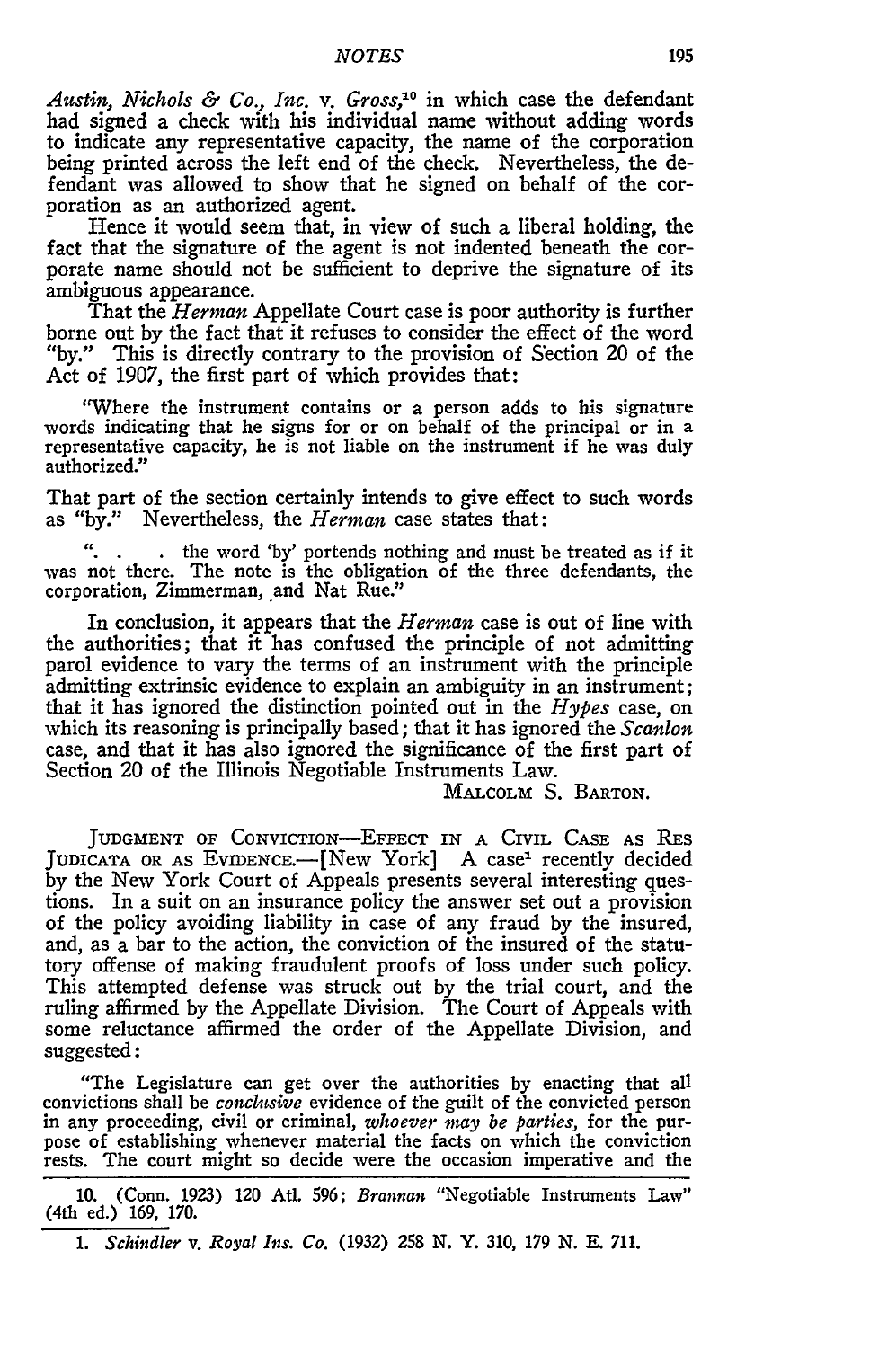necessity clear, but established precedents are not to be lightly set aside, even though they seem archaic."

The opinion then goes on to approve the doctrine of the *Crippen* case<sup>2</sup> in which it was held that a judgment of conviction of a criminal offense was admissible against the convict and those claiming under him as "presumptive proof" of his actual guilt.

So far as the actual decision goes little comment is needed because it is in accord with the great mass of decisions that a judgment of conviction does not conclude the convict in a subsequent civil action between him and a stranger, as to the existence of the facts on which the prosecution was based. The doctrine of stare decisis has settled beyond controversy that a judgment inter partes is only binding in subsequent actions between the same parties and those claiming under them; and that a stranger who is not bound by the adjudication cannot invoke it as binding on his adversary.

The Court of Appeals was amply justified in following the almost unbroken line of precedents, though one late case<sup>3</sup> took a contrary view and apparently held that the conviction of the insured on a charge of burning the insured property barred his action on the policy. Where the former judgment has been rendered in a civil case it has never been seriously contended that it should be binding in favor of a stranger, but the argument for the binding effect of a criminal conviction is based on the rule that in criminal prosecutions the necessary facts must be proved beyond a reasonable doubt and hence that it is certain that the defendant was really guilty. It is doubtless true that comparatively few innocent defendants are convicted, though the requirement of proof beyond a reasonable doubt may mean very little. It makes it easy for jurors to acquit where sympathy inclines them to do so, but it is extremely doubtful whether this theoretical requirement leads to any more careful consideration of the evidence in the cases where the jury does find the defendant guilty. There are numerous cases in the books where convictions have been reversed because the evidence was insufficient to warrant a submission of the case to the jury.

If a miscarriage of justice has occurred in a criminal case it would work a double hardship to make this adjudication binding in civil matters in favor of strangers. On the other hand a plaintiff or defendant in a civil case who is required to prove the existence of the facts on which his claim or defense is based, without regard to the accidental circumstance that the State has succeeded in establishing the existence of the same facts in a prosecution of the adverse party, is under no greater burden than any other party in an ordinary case.

In this connection it should be noted that convictions sometimes affect civil rights and liabilities, and that such cases do not involve any question of res judicata. For example, if a life insurance policy is construed as excepting death by legal execution, the conviction and execution of the insured will bar an action by the beneficiary without regard to the actual *guilt<sup>4</sup>* of the insured.

*<sup>2.</sup> Matter of Crippen's Estate,* L. R. [1911] Prob. 108.

*<sup>3.</sup> Eagle, Star & British Dominions Ins. Co. v. Heller* (1927) 149 Va. 82, 140 S. E. 314, 57 A. L. R. 490 annotated.

*<sup>4.</sup> Burt v. Union Central Life Ins. Co.* (1902) 187 U. S. 362.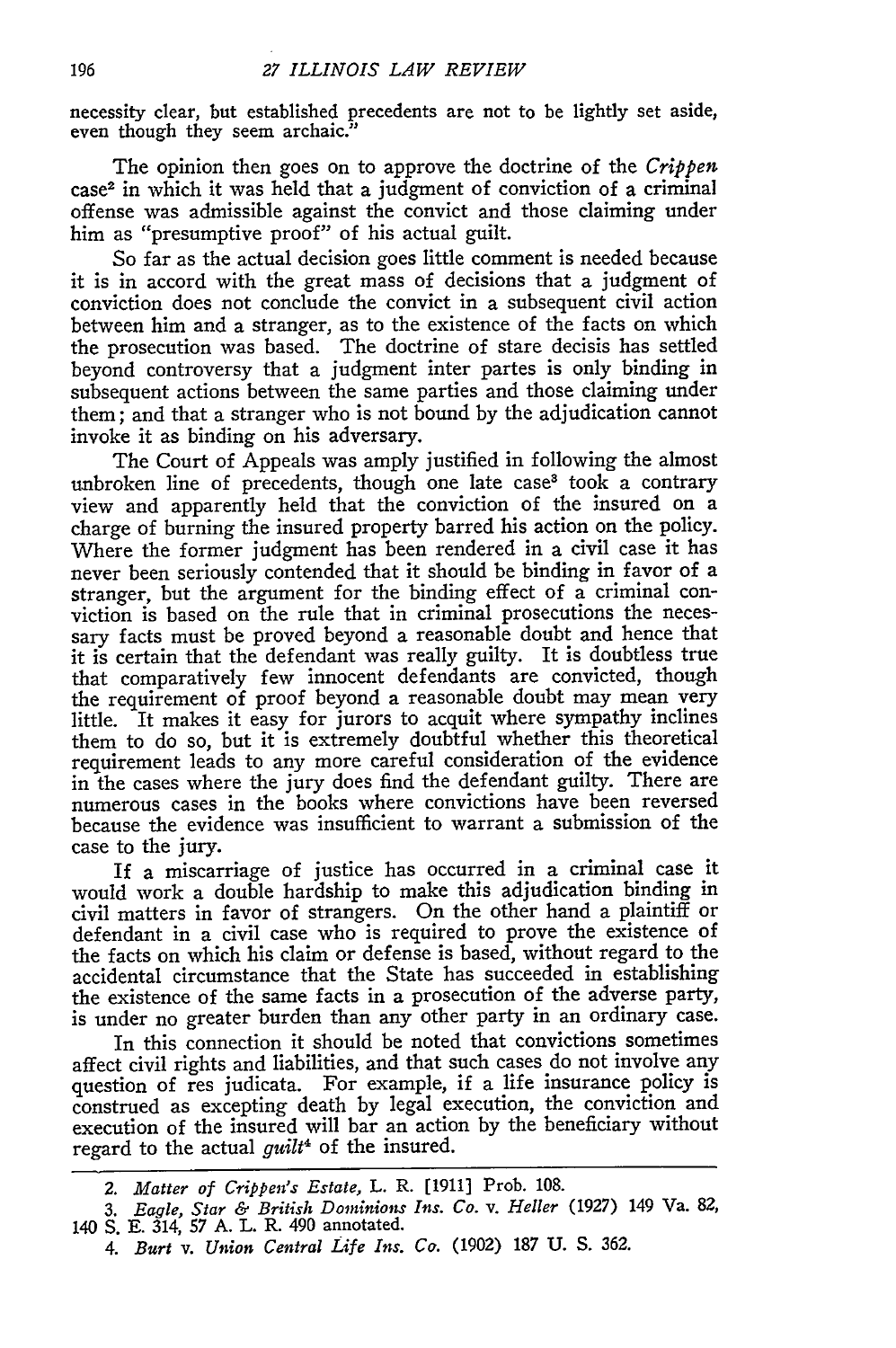So the conviction and execution of the insured is not an "accident"<sup>6</sup> within the meaning of an accident policy.

A more interesting question is raised by the suggestion that the legislature might make the conviction conclusive in any case no matter who the parties were. Doubtless there would be no serious objection to a statute making the conviction conclusive *against* the convict and those deriving rights from him, since he would have had his day in court. But there is room for doubt as to whether such a statute would not violate the "Due Process" clause if applied to controversies between strangers. Suppose, for example, that A should be convicted of the murder of B who was insured against death by accident. Could the insurance company be foreclosed from a defense that it was really a case of suicide? In such a case the defendant company has never had its day in court. The reasoning in the *Duchess of Kingston's Case* would indicate that the judges thought that it was contrary to natural justice to conclude a party without an opportunity to be heard.

The Act<sup>6</sup> of Congress of March 31, 1875, undertook to make a conviction of larceny conclusive in the prosecution of another person for receiving stolen property. In a case<sup>7</sup> prosecuted under this statute the trial court instructed that the conviction of the alleged thief was prima facie evidence of the larceny as against the alleged receiver, but the Supreme Court held that this violated the defendant's right to be confronted with the witnesses to prove one of the esssential elements of the crime charged against him. While the due process clause was not invoked, the case is at least suggestive as to limitations on the power of the legislature to make a judgment of conviction binding on third persons. If the court was unwilling to hold the conviction binding on the convict should it sanction the evidential use of the judgment to prove the existence of the facts on which it was based?

For the collateral purpose of impairing the credibility of a witness the courts have usually felt no difficulty in admitting a judgment convicting him of a felony or other serious crime.8 The theory involved is certainly that the conviction proves his actual guilt, and therefore tends to show that he is the sort of a person likely to be untruthful.<sup>9</sup> Possibly the admission of a conviction for this purpose is a more or less unconscious carry over from the time when a conviction disqualified the witness.

As proof of matter in issue in a case the great weight of authority, both ancient and modern, is clearly against the admissibility<sup>10</sup> of a judgment of conviction of either party. While the reason usually assigned for this rule, the lack of mutuality, is not very convincing, there are several serious objections to admissibility. For the purpose of proving the facts on which it is based the admission of the conviction seems counter to both the hearsay rule and the opinion rule. The finding of the jury is obviously nothing more than their conclusion from the testimony produced at the trial. It is clear that the

9. *Gertz v. Fitchburg R. R. Co.* (1884) **137** Mass. **77.**

10. *Rex v. Warden of the Fleet* (1700) 12 Mod. **337;** *Rostron v. Rostron* (R. I. 1928) 142 AtI. **162;** *Page v. Phelps* (1928) 108 Conn. **572;** *Montgomery* v. *Crum* (Ind. **1928) 161 N. E. 251;** *Girard v. Vermont Fire Ins. Co.* (Vt. **1931)** 154 Atl. 666.

*<sup>5.</sup> Diamond v. New York Life Ins. Co.* **(1931)** 50 F. (2d) 884.

<sup>6. 18</sup> Stat. at Large 479. 7. *Kirby v. United States* (1899) 174 **U.** S. 47.

<sup>8.</sup> *Rex v. Warden of the Fleet* (1700) 12 Mod. **337.**